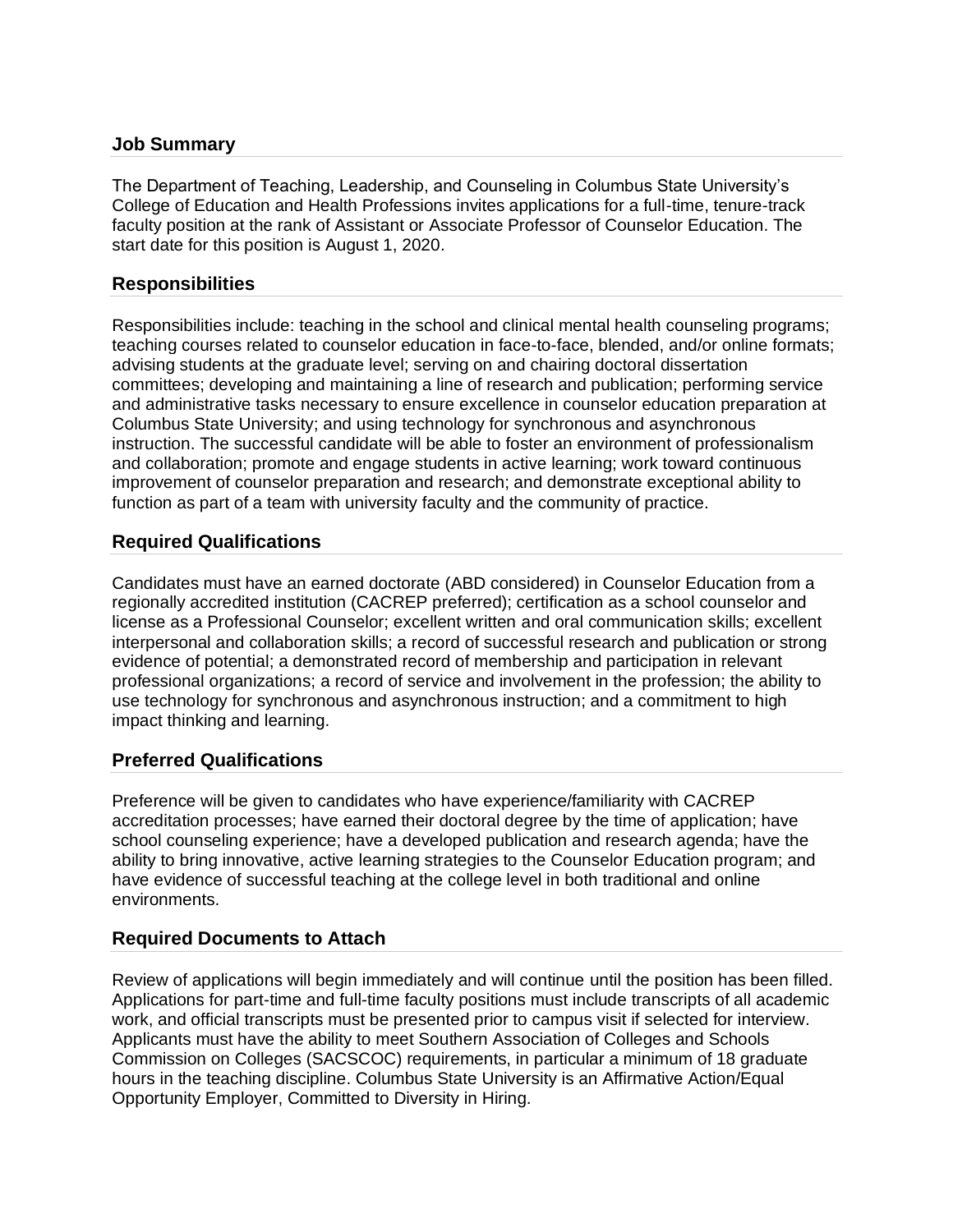# **Required Documents to Submit with Online Application:**

- Cover Letter/Letter of Application
- Curriculum Vitae
- Unofficial Transcripts (Official transcripts from all institutions attended must be received prior to campus visit)
- Statement of Teaching Philosophy
- Statement of Research Interests
- Copy of recent paper presentation or publication
- Three references with emails and current telephone numbers
	- **\* All applications and required documents must be submitted using the Columbus State University's online employment site. \***

# **About Us**

Columbus State University provides a creative, deeply personal and relevant college experience. The University aspires to have faculty and staff reflect the rich diversity of its student body and the Columbus region. Serving the Southeast while attracting students from around the world, Columbus State thrives on community partnerships to deliver excellence for students who want to achieve personal and professional success in an increasingly global environment. Students at Columbus State University find success in a learning environment that both challenges and mentors them. Our academic mission is to engage students in acquiring the knowledge, skills, and values necessary to thrive in, and contribute to, a pluralistic, complex world. Just 100 miles southwest of Atlanta, Columbus State University is a proud member of the University System of Georgia, enrolling more than 8,400 students in a wide variety of degree programs, from online degrees to a doctorate in education. Among public regional universities in the South, Columbus State University recently ranked No. 46 in the "Best Colleges" rankings by U.S. News & World Report and No. 1 in the "Best Online Colleges in Georgia" for providing the best opportunities and value for students seeking online training and educational programs by the Affordable Colleges Online.

Columbus State University has a nationally recognized track record of partnership and outreach through efforts such as the Cunningham Center for Leadership Development, Coca-Cola Space Science Center, Oxbow Meadows Environmental Learning Center, and its own residence – the Spencer House – in Oxford, England. The University has two primary campus locations in Columbus, Georgia: the original campus on 150 acres in midtown Columbus and a beautiful campus in historic downtown Columbus overlooking the Chattahoochee River. The Columbus region, with more than 350,000 residents, is home to world-class enterprises such as Aflac, Synovus, W.C. Bradley Company, TSYS and Ft. Benning, the U.S. Army's Maneuver Center of Excellence headquarters. For additional information about the University visit our website at [www.ColumbusState.edu.](http://www.columbusstate.edu/)

Inclusion is one of Columbus State University's values. The 2018-2023 Strategic Plan specifically states that we will work "to attain a level of diversity among faculty and staff that more closely reflects the student population." The range of diverse students at CSU is reflected by the diverse student organizations, including Collegiate 100 Men of CSU, Collegiate Women of Columbus State University, Minority Association of Premedical/Prehealth Students, Pride +, CHispA, and others. The College of Education and Health Professions strongly encourages candidates from underrepresented groups to apply.